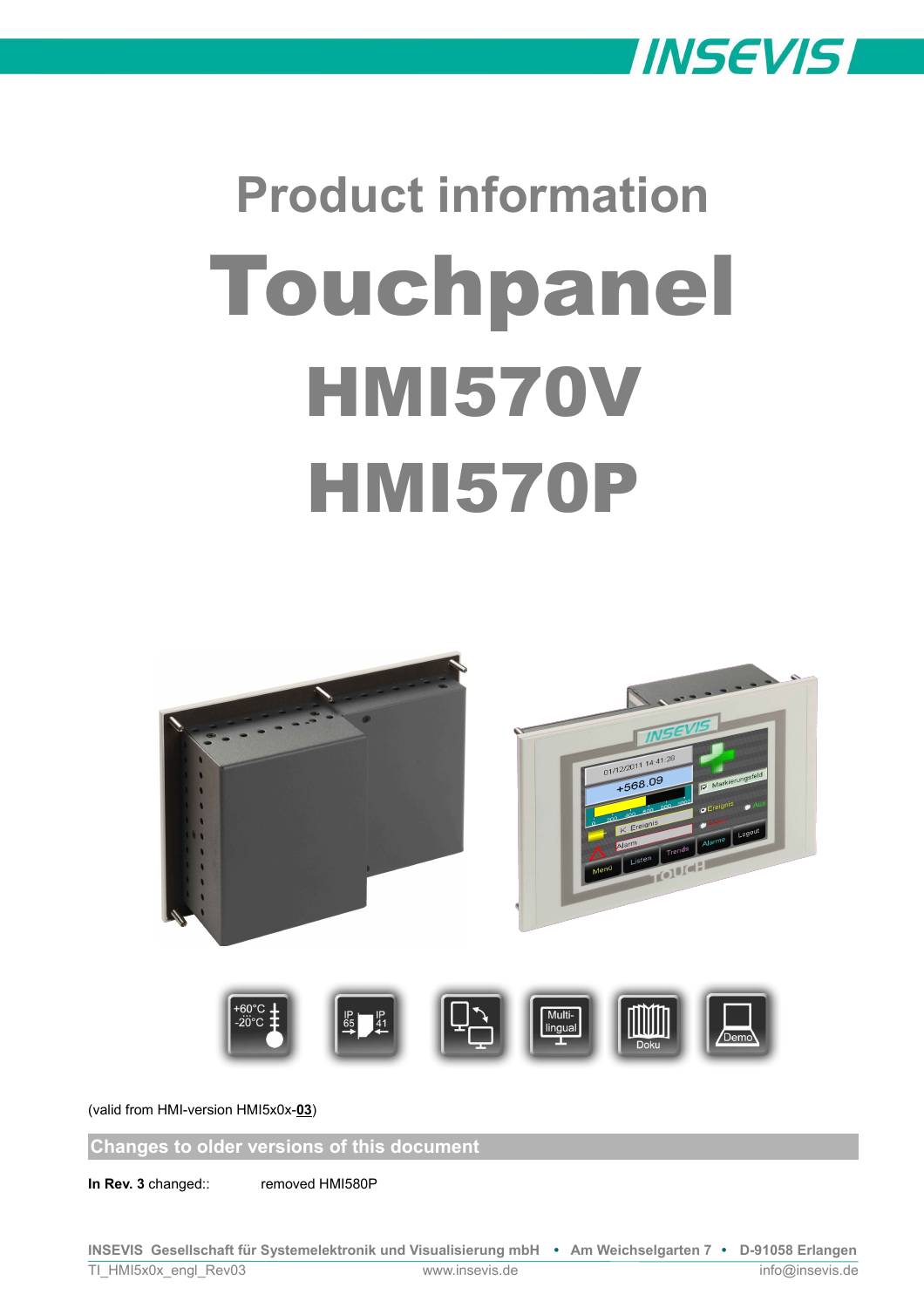

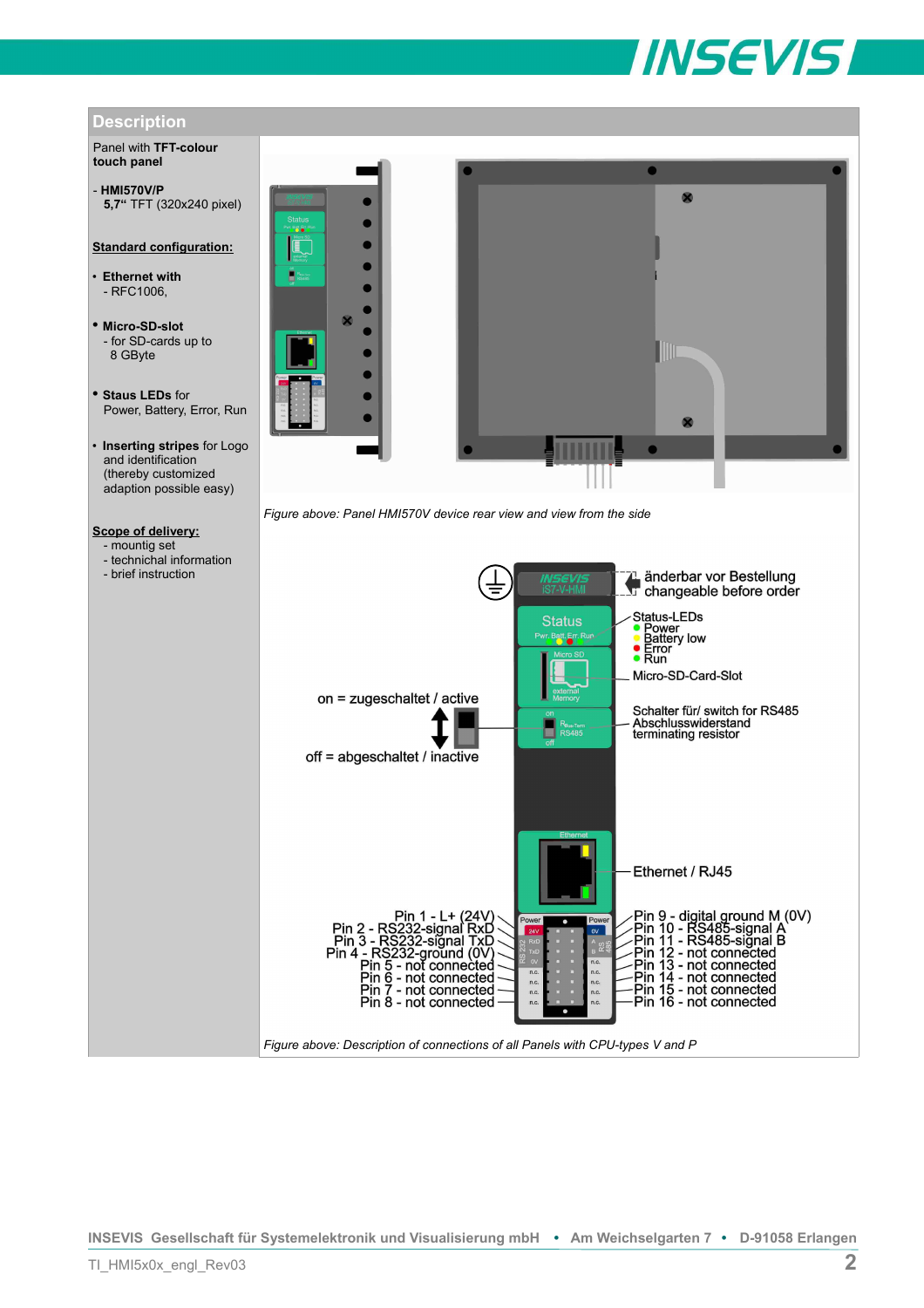

| Technical data                                                   |                                                                                                                                   |                                          |
|------------------------------------------------------------------|-----------------------------------------------------------------------------------------------------------------------------------|------------------------------------------|
| Dimensions W x H x D (mm)<br>Cut out $W \times H$ (mm)<br>Weight | 182 x 140 x 49<br>163 x 118<br>ca. 600 g                                                                                          |                                          |
| Operating temperature range<br>Storage temperature range         | -20°C  +60°C (without condensation)<br>$-30^{\circ}$ C $+80^{\circ}$ C                                                            |                                          |
| IP-protection class<br>front panel<br>rear side                  | IP <sub>65</sub><br><b>IP41</b>                                                                                                   |                                          |
| Connection technology                                            | unlockable connector with self-lock and 2 lift-arms<br>(cage clamp technology) for cross section up to max. $1,5$ mm <sup>2</sup> |                                          |
| Load voltage L+                                                  | 24V DC (11 V  30V DC)                                                                                                             |                                          |
| Current consumption<br>Power dissipation                         | 50 mA  650 mA<br>2 W (typ.), 10 W (max.)                                                                                          |                                          |
| Start-up current                                                 | < 3A                                                                                                                              |                                          |
| Diagonal of display (inch)                                       | 5,7" (145mm)                                                                                                                      |                                          |
| Display resolution (pixel)                                       | HMI570V/P: 320x240 Pixel (QVGA)                                                                                                   |                                          |
| Display unit<br>Operating unit                                   | TFT display with 16Bit colours<br>analog resisitive touch screen                                                                  |                                          |
| Visualization software<br>Reference unit                         | VisuStage<br><b>HMI570V/P</b>                                                                                                     |                                          |
| <b>CPUs</b><br>Technical data                                    |                                                                                                                                   |                                          |
| CPU-type                                                         | <b>Type V (HMI570V)</b>                                                                                                           | <b>Type P (HMI570P)</b>                  |
| Flash<br>internal - for visualization<br>external memory         | 4 MByte<br>Micro SD, up to max. 8 GByte                                                                                           | 24 MByte<br>Micro SD, up to max. 8 GByte |
| Real-time clock                                                  | yes (accumulator-backed hardware clock)                                                                                           |                                          |
|                                                                  |                                                                                                                                   |                                          |
| Seriell interfaces (protocols)                                   | COM2: RS 485 (only physical - protocols on demand)                                                                                |                                          |
| Ethernet (protocols)                                             | ETHERNET: 10/100 Mbit (RFC1006)                                                                                                   |                                          |

# **Control panel cut out**